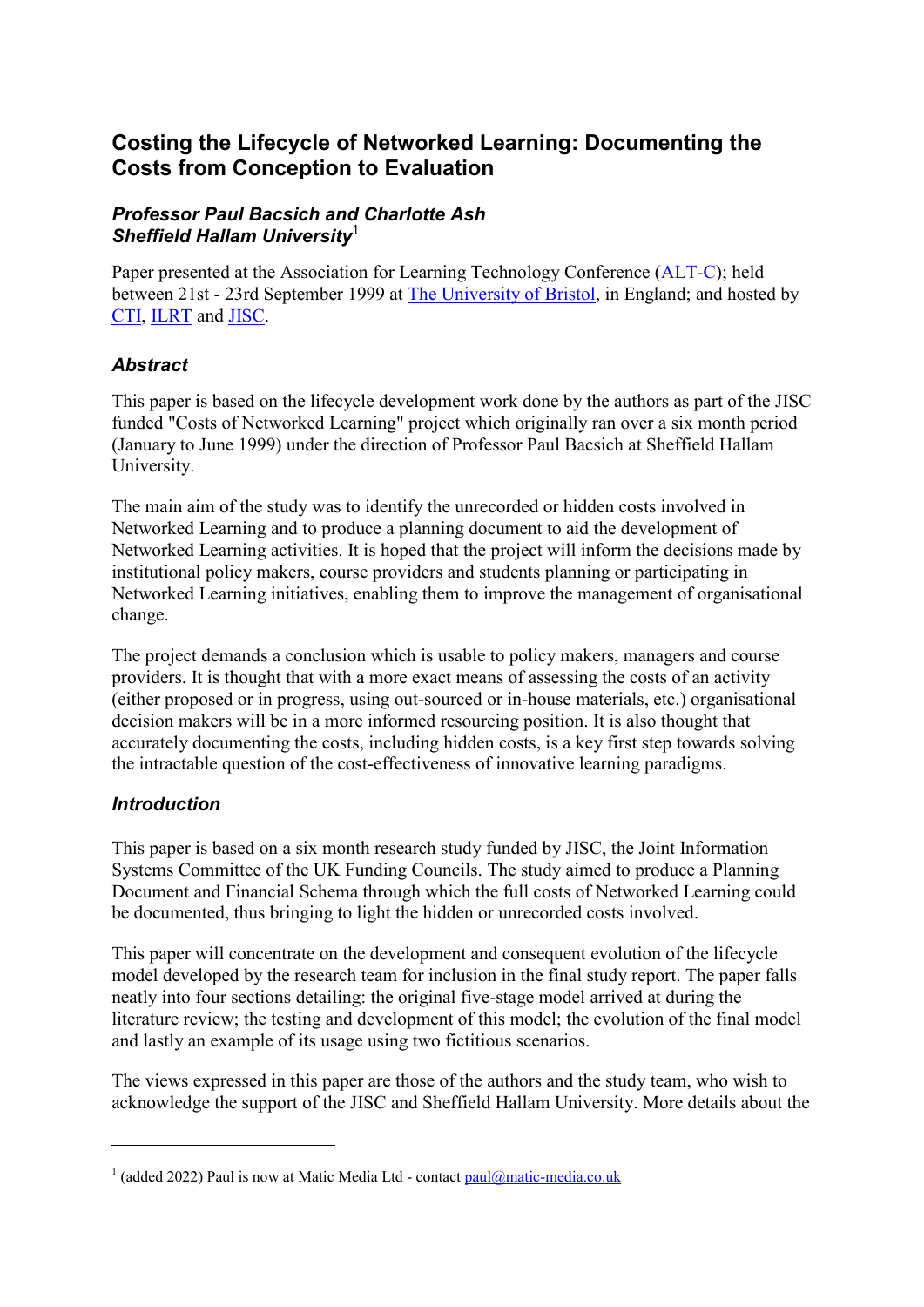project in general can be found on the web site at [http://www.shu.ac.uk/virtual\\_campus/cnl.](http://www.shu.ac.uk/virtual_campus/cnl/) The web site also hosts an order form - activated once the report has been published - copies of conference papers and presentations, and links to other projects in the field.

### *1 The Original Model*

#### *1.1 Early Methodology*

The study team conducted an extensive literature review during the first phase of the project. The aim of the review was to update and extend the understanding of the team in the field of costing of learning (including Distance Learning and Networked Learning) and to extract "cost items" as mentioned by other authors. Over 100 cost items were identified during the project, many of which do not usually exist as University cost codes and can therefore be regarded as hidden costs which are normally subsumed into other, possibly unrelated, budgets. (A full list of these cost items is contained within an Annex to the project report.)

Part of the project brief was to build a framework within which all of these cost items could be documented. Therefore the team analysed currently available models which attempted to provide a framework or methodology for recording the costs of technology-enhanced learning systems. The team had already discounted traditional financial management accounting procedures as inappropriate for exposing the full range of the hidden costs of Networked Learning, but three traditional accounting insights were useful:

- Distinct organisations have separate budgets thus in particular University-borne costs are distinct from student-borne costs.
- There are fundamental accounting distinctions between people and things staff and nonstaff - and between capital and recurrent costs.
- Organisations have different kinds of people in Universities, academic and nonacademic staff.

In addition, one modern insight is fundamental:

• People do different kinds of tasks, and the balance of their tasks changes even within the accounting period - this is the basis of Activity-Based Costing.

Using these four basic insights, we embarked on an analysis of the best of the traditional educational costing literature.

Orivel (1987) states that the most common classifications of costs associated with educational media are: administration costs; production costs; diffusion costs; and reception centres. In our view this mixes activities with standard accounting categories.

Rumble (1989) believes costs can be classified by type as: human resource costs; costs of developing, producing and delivering; capital equipment costs; consumables and expenses; and space and accommodation costs. In our view Rumble blurs the boundaries between staff and non-staff costs and capital and recurrent costs. It seems that Rumble is addressing the issue from a University planning viewpoint (which will have its place in our analysis) rather than taking a University accounting viewpoint.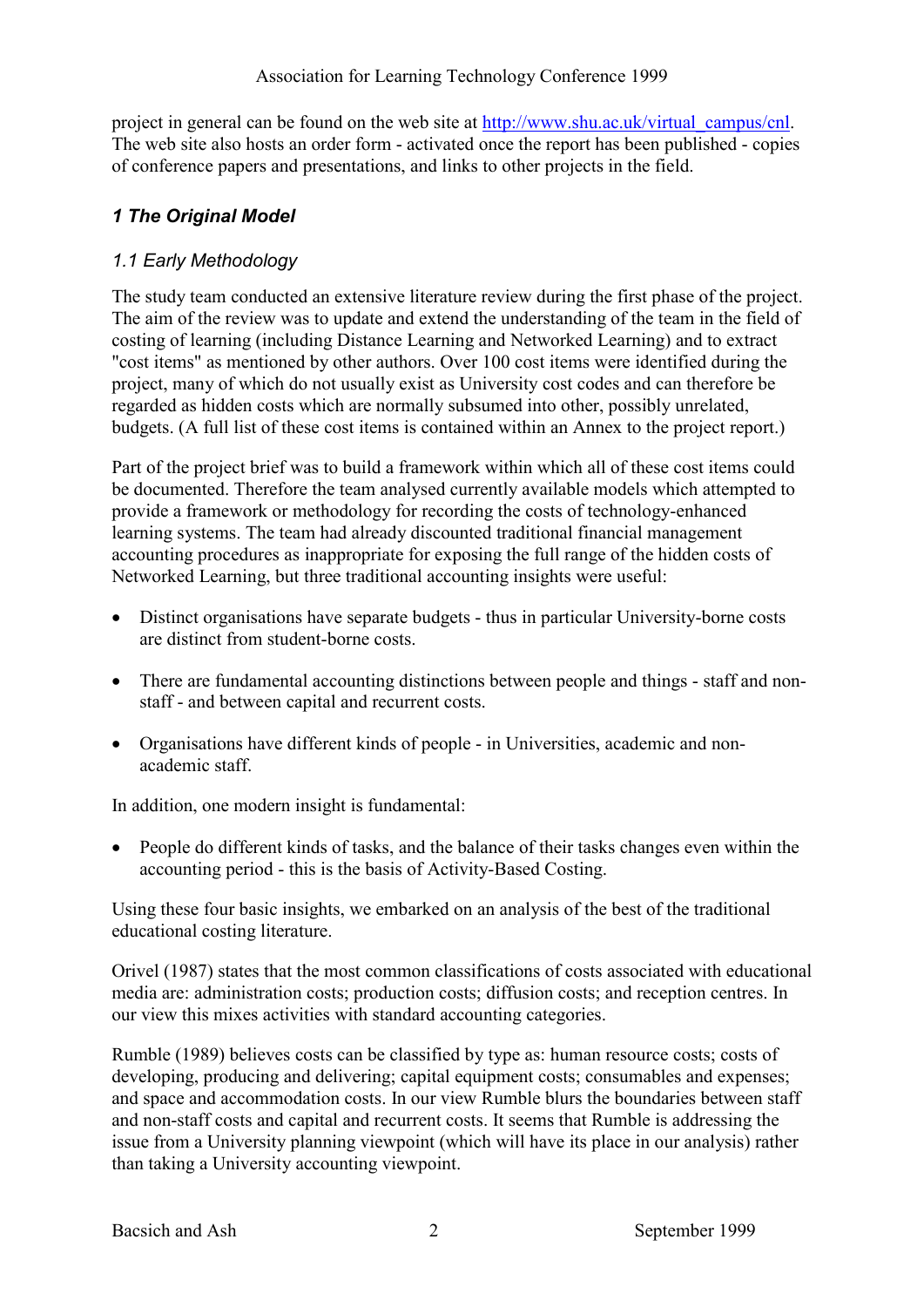Crabb (1990) used headings of: human resources; premises-related costs; equipment; consumables and expenses; central resources; and overheads; in the two stages of development and delivery costs. In our view Crabb presents a coherent accounting framework on which to build.

Cukier (1997) follows in similar vein to Rumble by categorising the costs of educational technology as: human resources; general administration; development; production and delivery; capital equipment and start-up; consumables and expenses; and space and accommodation. In our view Cukier mixes fixed and variable costs and capital and recurring costs.

Moonen (1997) summarises costs as: personnel costs; equipment costs; facilities costs; material costs and other costs, calculated in a 'costs per activity phase' breakdown of a development phase, and a delivery, operation and maintenance phase. Moonen has clearly separated costs into terms understandable to finance administrators and also produced a lifecycle model. However, it is clear from a more detailed reading that he is considering the lifecycle of the course not that of its supporting infrastructure.

Having looked at a number of such analyses, the study team decided that there were serious omissions when looking at all the current frameworks with a view to making apparent hidden and unrecorded costs:

- Students are not considered, in terms of their income or expenditure.
- Staff are not considered, except as employees of the Institution.
- Courses grow from nowhere and vanish into oblivion the models do not take planning, evaluation or maintenance into account.
- There is no obvious connection between the learning module and the environment in which it is studied.

All the models appeared inadequate when analysed against such criteria. Consequently the project team decided that they were implausible in terms of documenting hidden or unrecorded costs and/or unsuited to the UK Higher Education sector. Therefore a number of short consultative meetings were held with select academics at the University about the lifecycle of course development and delivery and also where staff believed the greatest hidden costs to be.

Based on these discussions, the varying experience of the study team in different areas, and the desire to illustrate the relationship between people and activities and therefore expose possible areas of hidden costs, a new "five-phase, three stakeholder" working model was created. This was in diagrammatic rather than spreadsheet form, as shown below.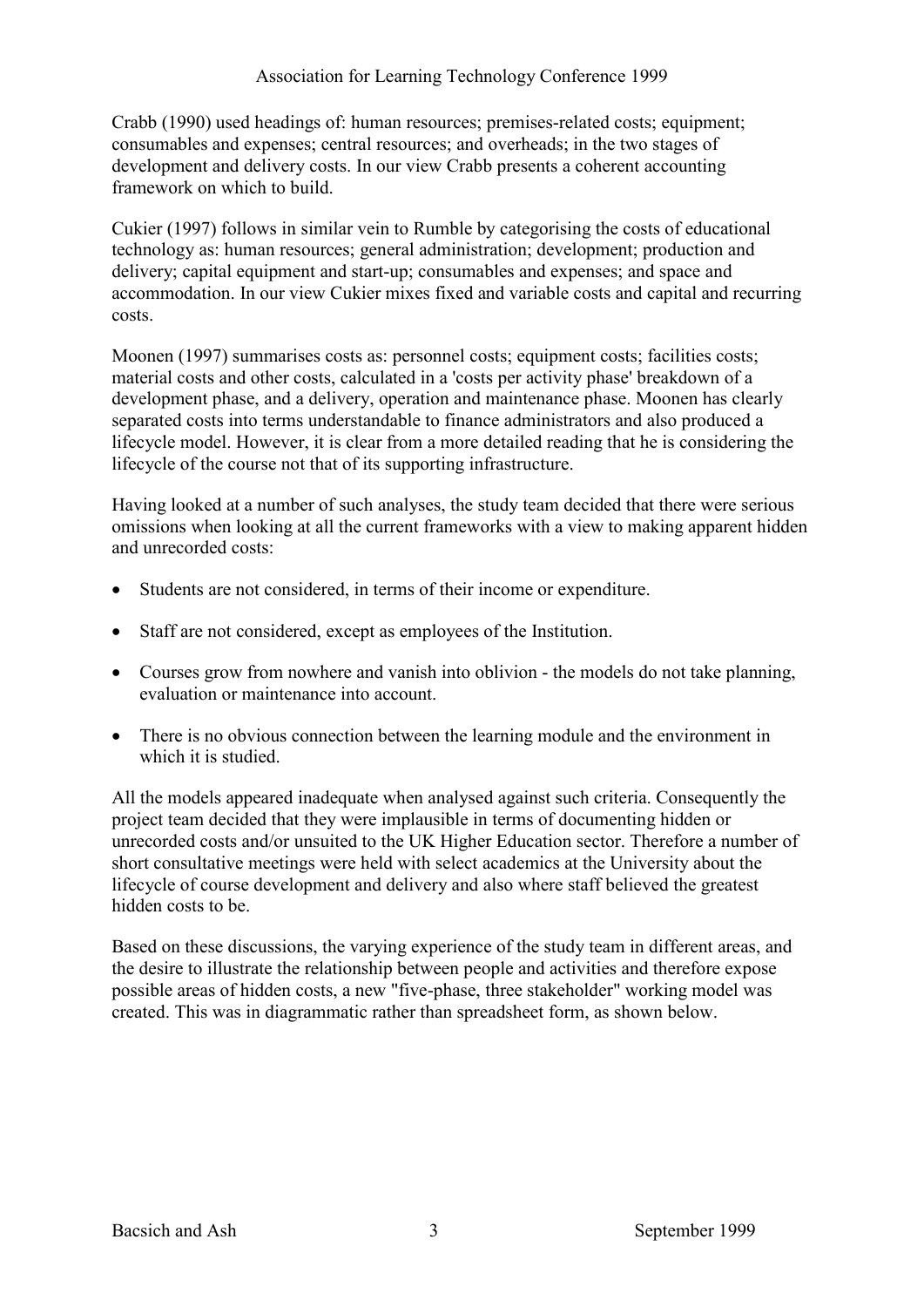

### *2. Testing and Development*

The five-phase model was subjected to a two-stage testing process. In the first stage participants at interviews conducted during seven Institutional case studies (see below for more details) were questioned about various aspects of the model. In the second stage, a small workshop was held to instigate discussion between a number of experts in the area (both in costing and in online learning) from the educational and the industrial training sectors. The purpose of such thorough testing was to assess the viability of the model in a sector which is traditionally antipathetic to imposed methods of working - the model needs to resonate with academic working reality rather than impose an impractical straight-jacket.

### *2.1 Test Group One*

One of the main components of the study was to assess the extent of Networked Learning taking place in UK Higher Education Institutions and how these activities were costed, if at all. Seven Institutions were selected (on the basis of their replies to a sector-wide survey) to "represent" the sector, using such criteria as research or teaching bias, geographical split and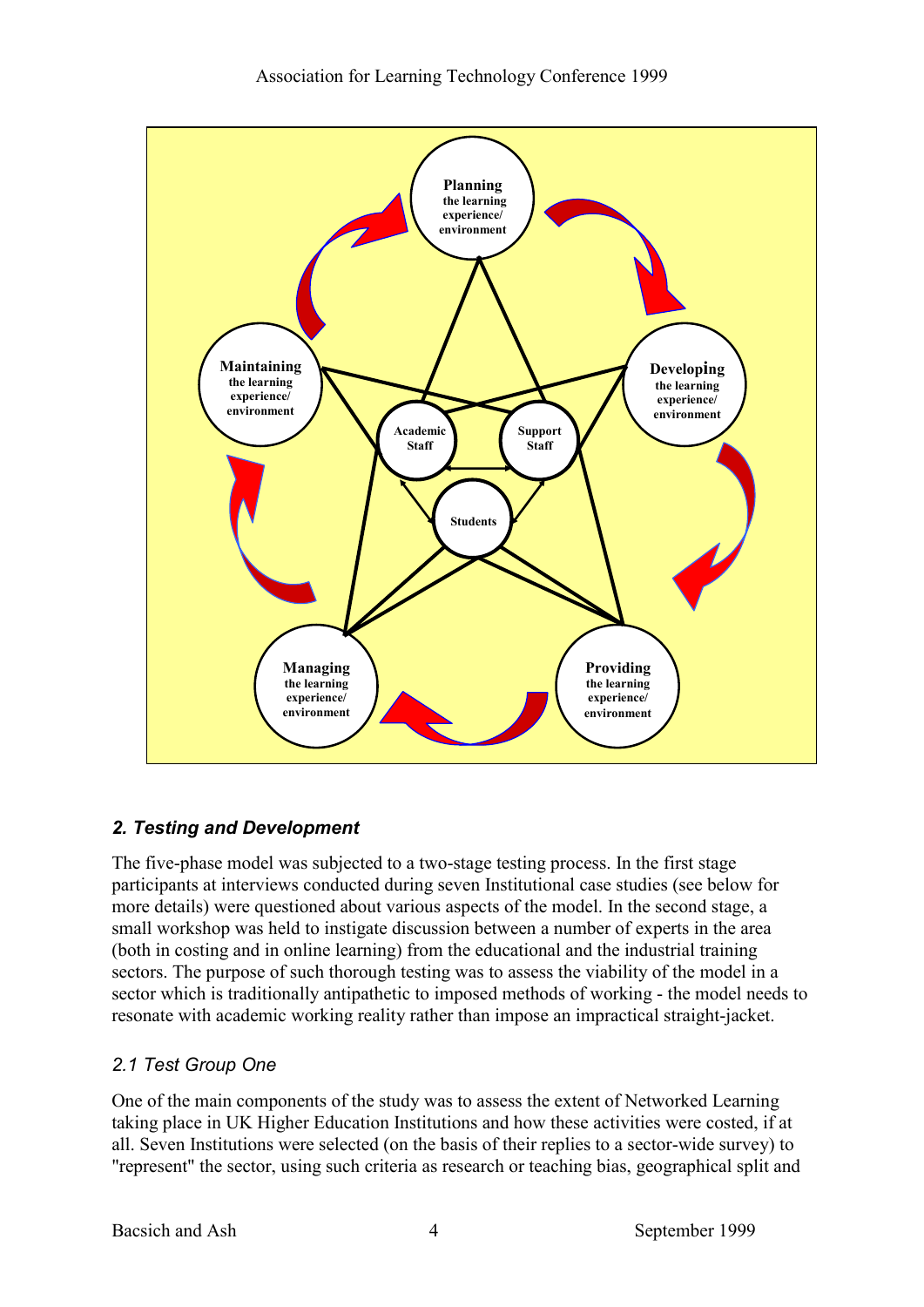current status of Networked Learning activities. Teams of interviewers visited the Institutions over a two-day period and interviewed academics, administrators and senior management, often receiving in addition a tour of the facilities and activities taking place. (Full details of this exercise can be found in the study report.) Over fifty interviewees were shown a copy of the working model and asked to comment on several aspects.

One clear point was that of omissions. Staff in Institutions thought that Senior Management (Deans and above) and Evaluation should be included in the working model. Others thought that more general issues such as Flexibility and Sustainability should be included. Still others believed that additional stakeholders such as Employers and Parents should be incorporated.

Yet on the whole, the response to the working model was positive. Staff were pleased to see Course Maintenance and Support Staff being properly recognised in an educational setting. The "lifecycle" approach to the issue was also commended. One interviewee expressed the view that simple methods would have more impact on non-financially aware academics; however another considered that even in its simplest form the model would need serious staff training and "hearts and minds buy-in" at a grassroots level in order to succeed.

Some academic staff interviewed were concerned that any framework of this nature would be too rigid, since organisational change is slower than the pace of technology. Some others believed that scenarios would be a good way of illustrating its function. On balance, on further analysis it seems as though most academics are negative about the very idea of a framework to document the costs of Networked Learning, while senior management were in favour of a methodology which would help record the costs of any learning system.

Much concern was expressed about whether such a model could stifle creativity and innovation, thus hindering the development of Networked Learning.

### *2.2 Test Group Two - Experts' Workshop*

In addition a workshop was held at Sheffield Hallam University which was attended by several prominent educators and financial experts. The aim of the workshop was to facilitate discussion on costing Networked Learning and to explore ideas which would assist the study team to develop the project outcomes.

The experts agreed that the model - in whatever form it finally takes - should be equally as appropriate for costing conventional teaching systems as for costing Networked Learning. If the model did not also apply for alternative systems then fair comparisons could not be made and the sector would be no closer to determining whether and in what circumstances Networked Learning is more cost-effective than conventional teaching and learning (an issue which was agreed to be more important than the issue of whether Networked Learning costs less in absolute terms).

Strategic Planning was notably missing, but on discussion it was resolved to take place outside of the existing model. Quality Assurance and Evaluation were also noted to be missing and it was decided that these two aspects definitely needed inclusion in the main model.

Further discussion on the model revealed that the industry-based experts were actually not comfortable with the five-phase working model. They proposed a helical four-phase Business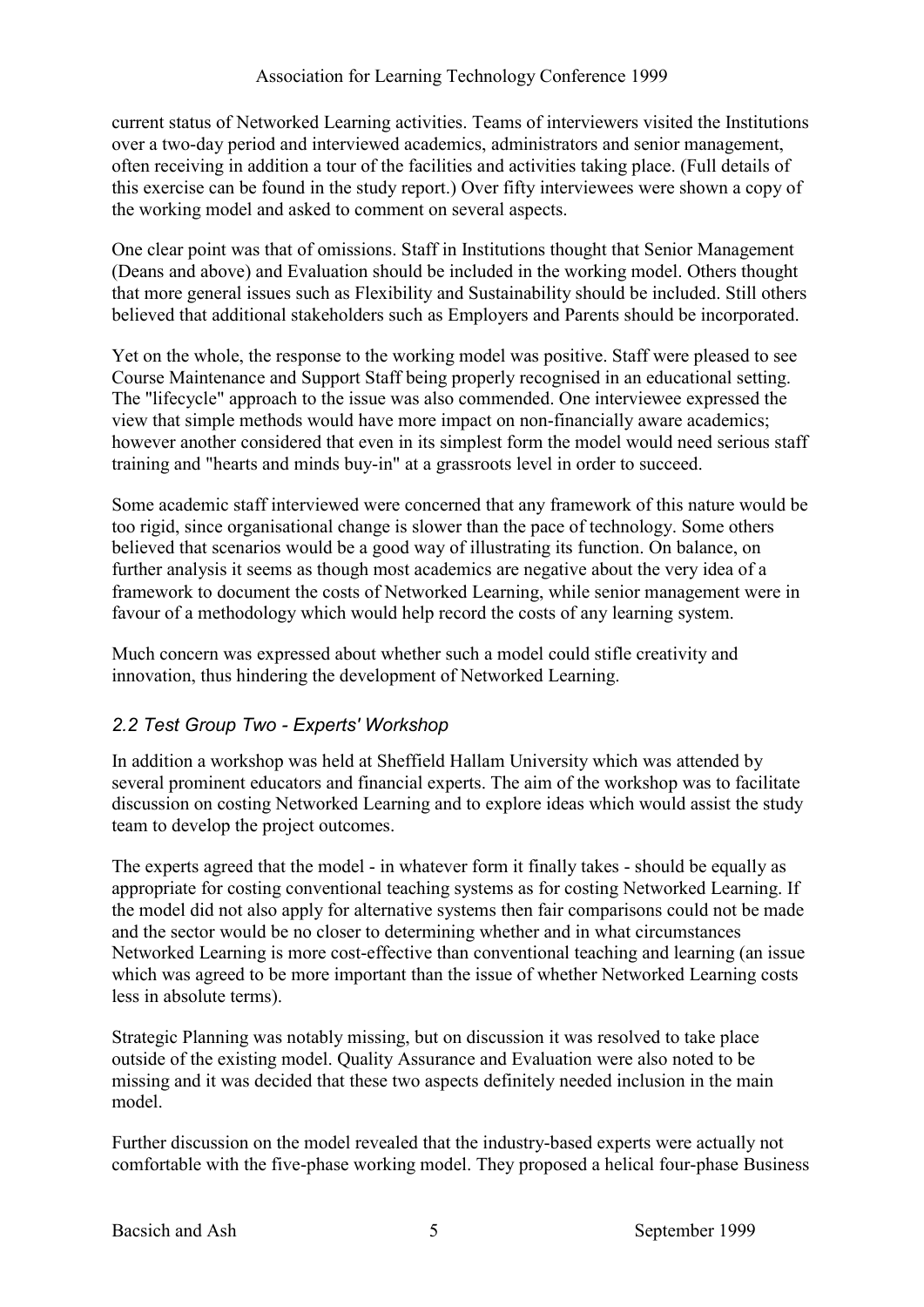Process Re-engineering (BPR) model which revolved through the following phases: Develop, Market, Provide, and Assure. However, when the identified costs were categorised under these headings it was found that some categories were quite sparse (Assure) while others (Provide) would need to be broken down into more than one subcategory. Given that the aim of the exercise is to categorise costs in a way understandable to policy makers, academics and financial managers - and also to do this at a level that does not allow for the hiding of hidden costs - the four-phase suggestion did not work, and therefore was rejected as unsuitable for this purpose.

### *3. The Final Model*

Both test groups noted that there were a number of omissions from the working model, including Evaluation, Quality Assurance, and Strategic Planning. Another vital finding to arise from this testing process was that simple methods have more resonance with academic staff especially when they impact on costs, time and workload.

The team decided to accept the Experts' Workshop view that the original five-phase model was too complex, but to reject the industry experts' four-phase BPR model. Therefore a new three-phase model was proposed.

The new model includes Evaluation and Quality Assurance but assumes that Strategic Planning takes place on the periphery. (One could argue that this is a valid assumption from the viewpoint of the "working academic".) Staff and Students have been removed from the model, since the study team decided, after much research and discussion with colleagues, that their place is secure now that the stakeholder analysis approach is becoming more accepted in educational circles. The three-phase model is shown below.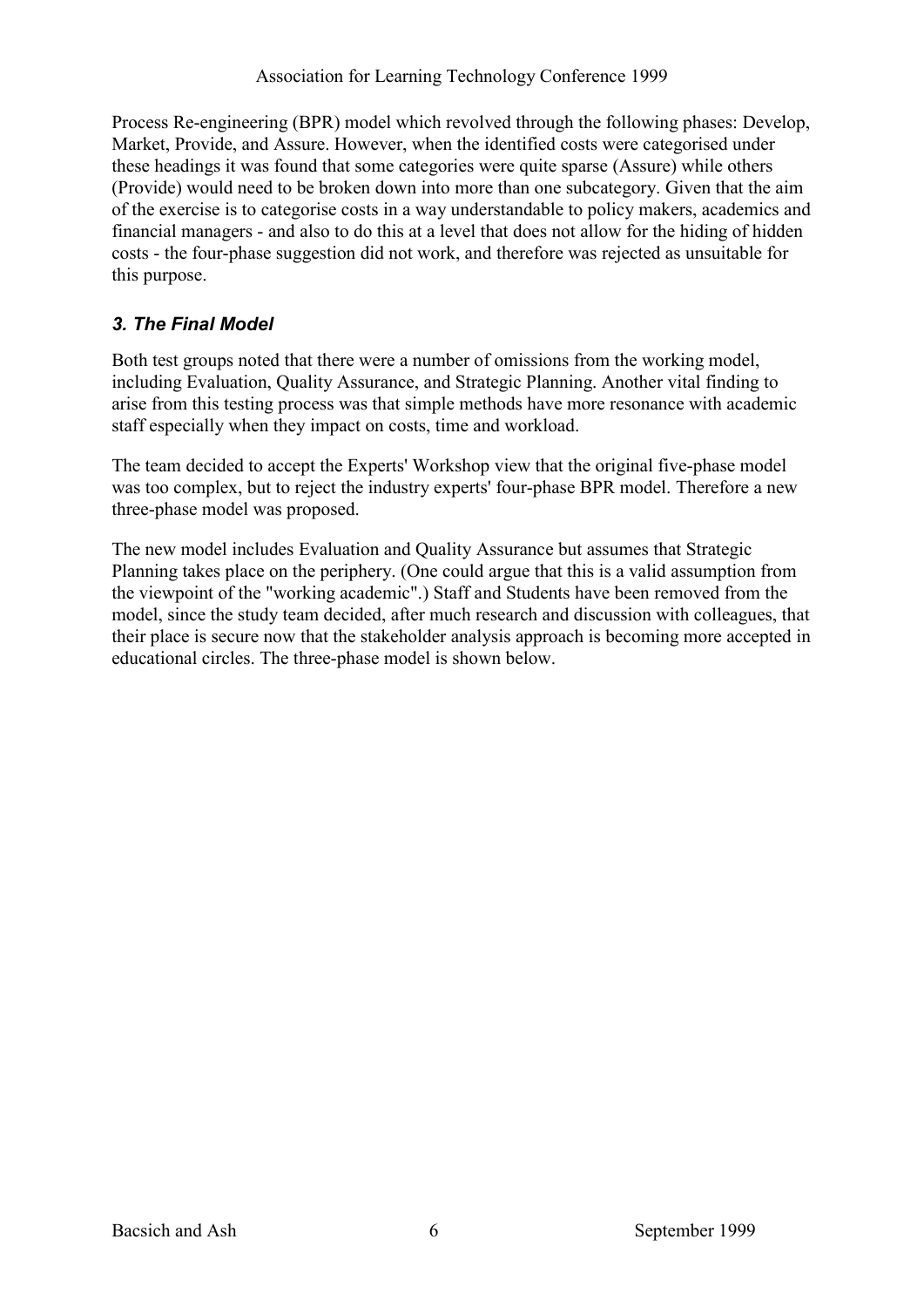

The three-phase model follows classic course planning frameworks from the distance education sector but also incorporates the increasingly accepted need for Quality Assurance and Course Maintenance.

| $5$ -phase  | 4-phase       | 3-phase                           |  |
|-------------|---------------|-----------------------------------|--|
| Planning    | (implicit?)   | Planning                          |  |
| Developing  | Develop       | and Development                   |  |
| Providing   | Provide       | Production & Delivery             |  |
| Managing    | <b>Market</b> | (includes Managing and Marketing) |  |
| Maintaining | Assure        | Maintenance & Evaluation          |  |

The evolution from the five-phase to the three-phase model is shown below:

In order to check the viability of the improved model we rechecked selected literature sources.

Rumble (1989) used a lifecycle model of developing, producing and delivering learning material. It is somewhat interesting to note that in his later book (1997), he defined costs as: Production costs (including Development/conception); Transmission or Distribution costs (including duplication); and Reception costs (including teaching costs and costs incurred by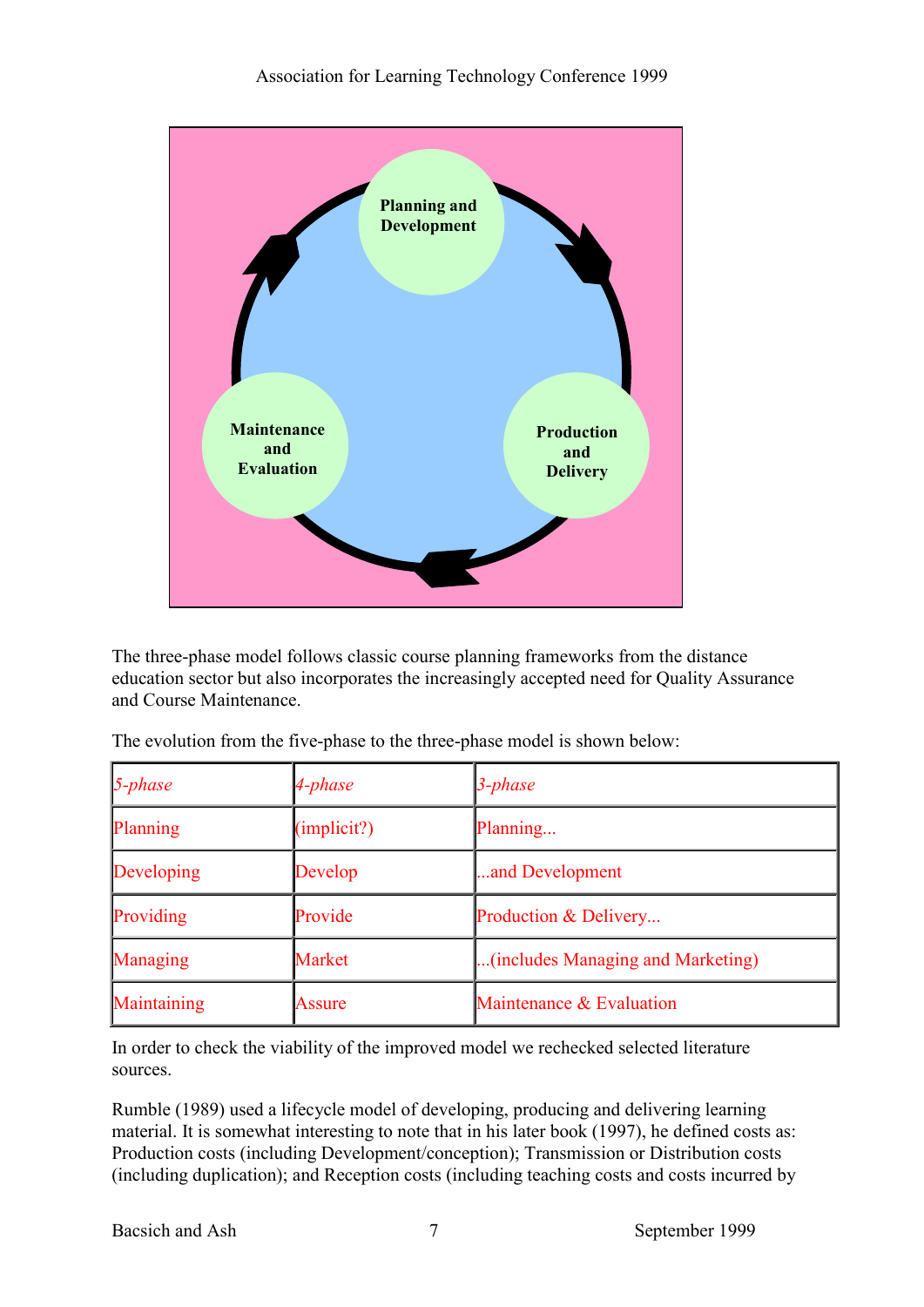the student). In his later opus Rumble includes the costs incurred by academic staff and student - a serious omission in his earlier work, and a key component when documenting hidden costs.

Orivel (1987) reported on Production costs; Diffusion costs; and Reception centres, all three of which fall into the second phase of the model as all being dependent on student numbers.

Crabb (1990) used a two-phase Development and Delivery model, which neglects Planning, Production (perhaps), Maintenance and Evaluation.

Cukier (1997) follows Rumble with phases: Development; Production and Delivery. We would add Planning to Development and call Production and Delivery one phase, but we would highlight the omission of any form of Evaluation or Maintenance.

Moonen (1997) distinguishes two phases: a Development phase and a Production, Delivery, Operation and Maintenance phase. We would split his phase 2 into two parts, leaving Maintenance in phase 3.

It became more apparent in the later stages of our study project that work on costing in the training sector was closely related to the Activity-Based Costing systems we were working towards. However, although they were more in touch with costs incurred by staff and students and the growing opportunity cost of activities, their course models proved no more comprehensive than those above.

Stahmer (1995) proposes a model of course development comprising three phases: Research and Planning; Development; Delivery. In this instance we would group 1 and 2 together in our "Planning and Development" phase.

Hunt and Clarke (1997) have a four-phase model: Research and Development; Initial Investment; Operation and Support; Disposal and Salvage. We would group 1 and 2 together. Their phase 4 is rather odd, and hard at first sight to equate with our "Maintenance and Evaluation". One assumes they were thinking of courses delivered primarily by CD-ROM.

| Standard                     | <b>Rumble (1997)</b>                               | Moonen                                | <b>Stahmer</b>                        | Hunt & Clark                                           |
|------------------------------|----------------------------------------------------|---------------------------------------|---------------------------------------|--------------------------------------------------------|
| Planning $\&$<br>Development | Production<br>including<br>Development             | Development                           | Research &<br>Planning<br>Development | Research &<br>Development<br><b>Initial Investment</b> |
| Production &<br>Delivery     | Transmission &<br><b>Distribution</b><br>Reception | Production,<br>Delivery,<br>Operation | <b>Delivery</b>                       | Operation and<br><b>Support</b>                        |
| Maintenance &<br>Evaluation  | (omitted)                                          | <b>And Maintenance</b>                | (omitted)                             | Disposal $\&$<br>Salvage                               |

The table below contains a summary showing how the most significant models compare.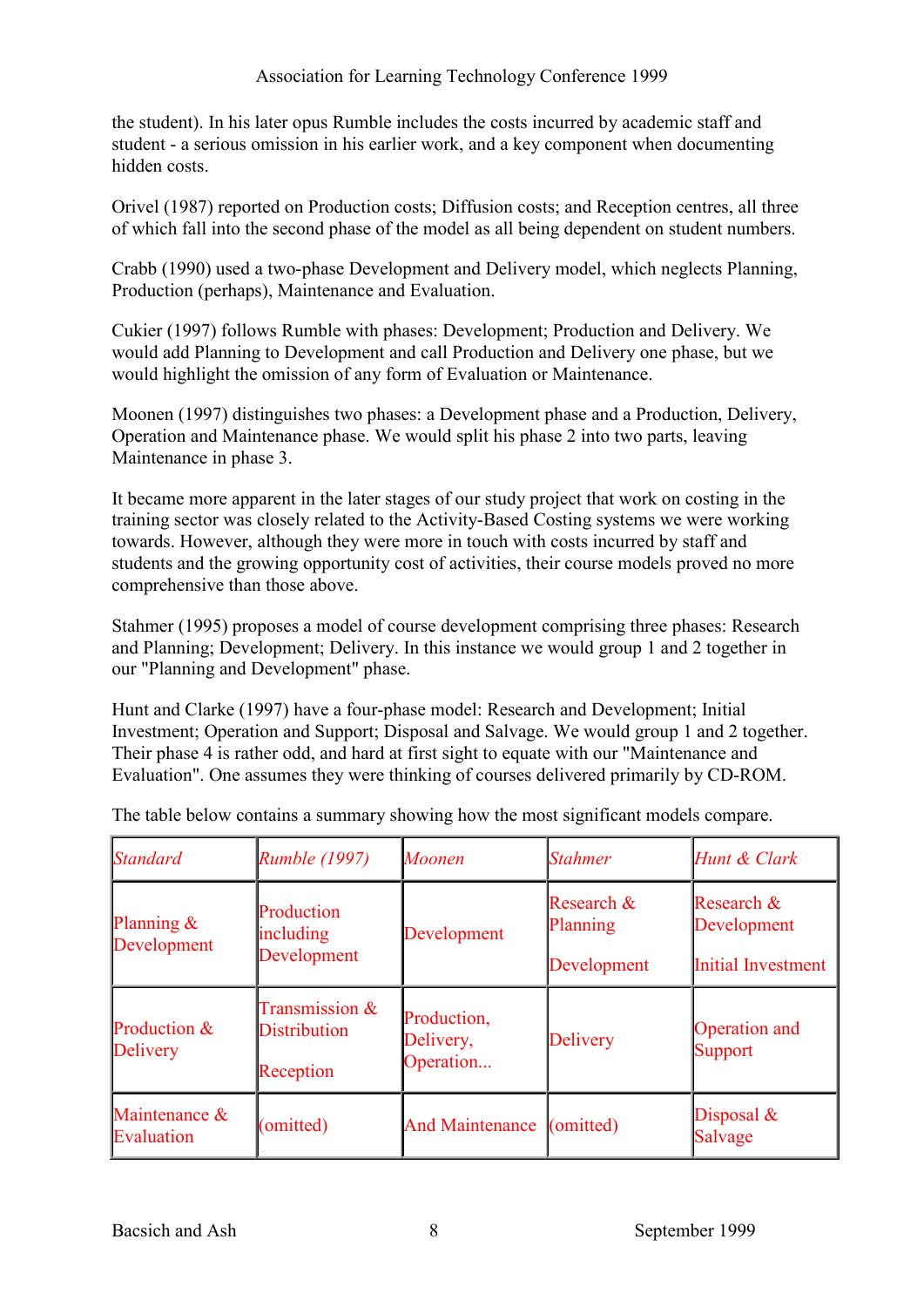It is noteworthy that Evaluation is not generally considered when costing a learning environment is undertaken. The other main issue is one of terminology: there is no consensus across the board about the vocabulary one should use in this instance and no consistency in usage. It is hoped that once a suitable model is agreed upon, developments should become easier to plan and execute.

### *4. Two Examples of the Model in Use*

#### *4.1 Conventional Course*

*Dr Albrecht of the University of Tynebridge was asked to teach a new final year course on Post-deconstructionism this academic year for one semester. It followed the standard form in his Institution of a 1-hour lecture and 1-hour discussion group each week. His lecture notes consisted of a topic list and a list of readings. The discussion group was moderated in a*  lightweight way by him and needed little preparation. He had to mark two essays per student *during the course. The class size was 15.*

| Phase                          | Types of task                                                                                                                                                                                                                                                                                                                                                                               |
|--------------------------------|---------------------------------------------------------------------------------------------------------------------------------------------------------------------------------------------------------------------------------------------------------------------------------------------------------------------------------------------------------------------------------------------|
| Planning $\&$<br>Development   | Read the latest works on the topic, listen to a new radio series, create lecture<br>notes (in Word), set essay topics. Adapt his own research articles to be suitable<br>to final year students.                                                                                                                                                                                            |
| Production $&$<br>Delivery     | Give lectures, get lecture notes copied, moderate discussion groups, mark<br>essays.                                                                                                                                                                                                                                                                                                        |
| Maintenance<br>$\&$ Evaluation | Students complained about his handwriting - so he will have to use OHPs next<br>year. He has heard that OU is putting on a similar course - perhaps he could use<br>the videos? RAE pressures mean that he would like to get his RA to work as a<br>TA to moderate the discussions. A particularly bright disabled student has asked<br>to attend next year's course "online" - what to do? |

#### *4.2 Online Course*

*Sensing a gap in the market, now that many Arts graduates (e.g. at the BBC) have PCs and are on the Internet, Dr Carter at the University of Rother Bridge has got approval to mount a totally online course on Post-Deconstructionism as part of her new distance learning MA on "Radical Philosophies".*

| Phase                        | Types of task                                                                                                                                                                                                                                                                                                                                                                                                                    |
|------------------------------|----------------------------------------------------------------------------------------------------------------------------------------------------------------------------------------------------------------------------------------------------------------------------------------------------------------------------------------------------------------------------------------------------------------------------------|
| Planning $\&$<br>Development | Read the latest works on the topic, listen to a new radio series, create lecture<br>notes, set essay topics. Adapt her own research articles on "deconstructing"<br>gender - where next?" to be suitable to final year students. Put all this on the<br>course Web site. Ask the Computing Service to set up a Bulletin Board System.<br>They want to charge for doing this. She refuses, citing the departmental<br>loverhead.) |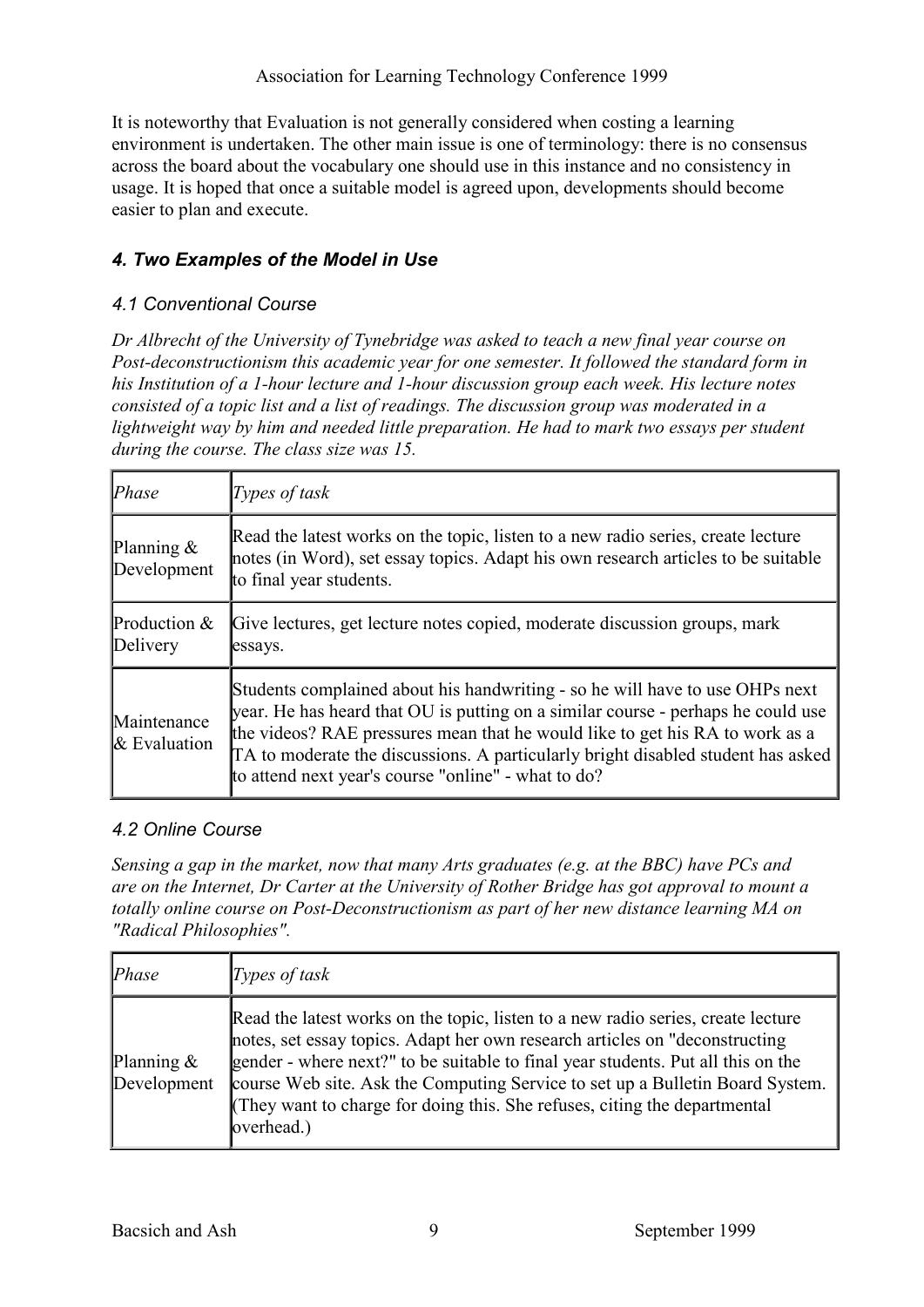| Production &<br>Delivery    | Make more material available on Web, such as topical items on Philosophy,<br>moderate discussion groups online, receive and mark essays sent in by e-mail.<br>Set up "real" office hours for those students who live nearby.                                                                                                                                                |
|-----------------------------|-----------------------------------------------------------------------------------------------------------------------------------------------------------------------------------------------------------------------------------------------------------------------------------------------------------------------------------------------------------------------------|
| Maintenance<br>& Evaluation | Students want some "synchronous" online events; so must get technician to find<br>out about RealAudio and record some lectures for next year. Also worried about<br>the new OU global course in this area; how can she differentiate her course?<br>(What about her students at the BBC?) Can she write something about this in a<br>journal and count it for the next RAE? |

#### *4.3 Issues*

We would not contend that all problems are solved with our model. At present we have tried to ensure that all aspects of a course whose costs depend overtly and substantially on student numbers are mapped into the "Production and Delivery" phase. This includes Assessment. We note the argument that Assessment is not part of the "teaching" of a course (and indeed in some work planning models used in Institutions, time for assessment is not explicitly counted) - however, there is a counter-argument that Assessment, or at least formative assessment, is part of the teaching, or at least the learning; and that is the view of this paper.

### *5. Conclusions*

In project terms the lifecycle model was developed to assist Institutions who do not have their own model but would like to use our proposed Planning Document and Financial Schema. In the wider context it illustrates the lack of consensus in the sector about the best way to pursue course development. Adequate costing throughout the course lifecycle, and realistic attribution of overhead costs, are needed in Universities today to inform resource planning decisions and aid the effective management of organisational change.

## *6. Key References*

Crabb, G. (ed.) (1990), **Costing Open and Flexible Learning**, Coventry (UK), NCET.

Cukier, J (1997), 'Cost-benefit analysis of telelearning: Developing a methodology framework', **Distance Education**, vol. 18, no. 1, pp. 137-152.

Hunt, M. and Clarke, A. (1997), **A Guide to the Cost Effectiveness of Technology-Based Training**, Coventry, NCET.

Moonen, J. (1997), 'The Efficiency of Telelearning', **Journal of Asynchronous Learning Networks**, vol. 1, no. 2. ONLINE -<http://www.aln.org/alnweb/journal/issue2/moonen.htm>

Orivel, F. (1987), **Analysing costs in Distance Education Systems: A Methodological Approach**, IREDU, Dijon, Université de Bourgogne.

Rumble, G. (1989), 'Online Costs: Interactivity at a Price', in Mason, R. and Kaye, A. (eds.) **Mindweave: Communication, Computers and Distance Education**, pp. 146-165, Oxford, Permagon Press.